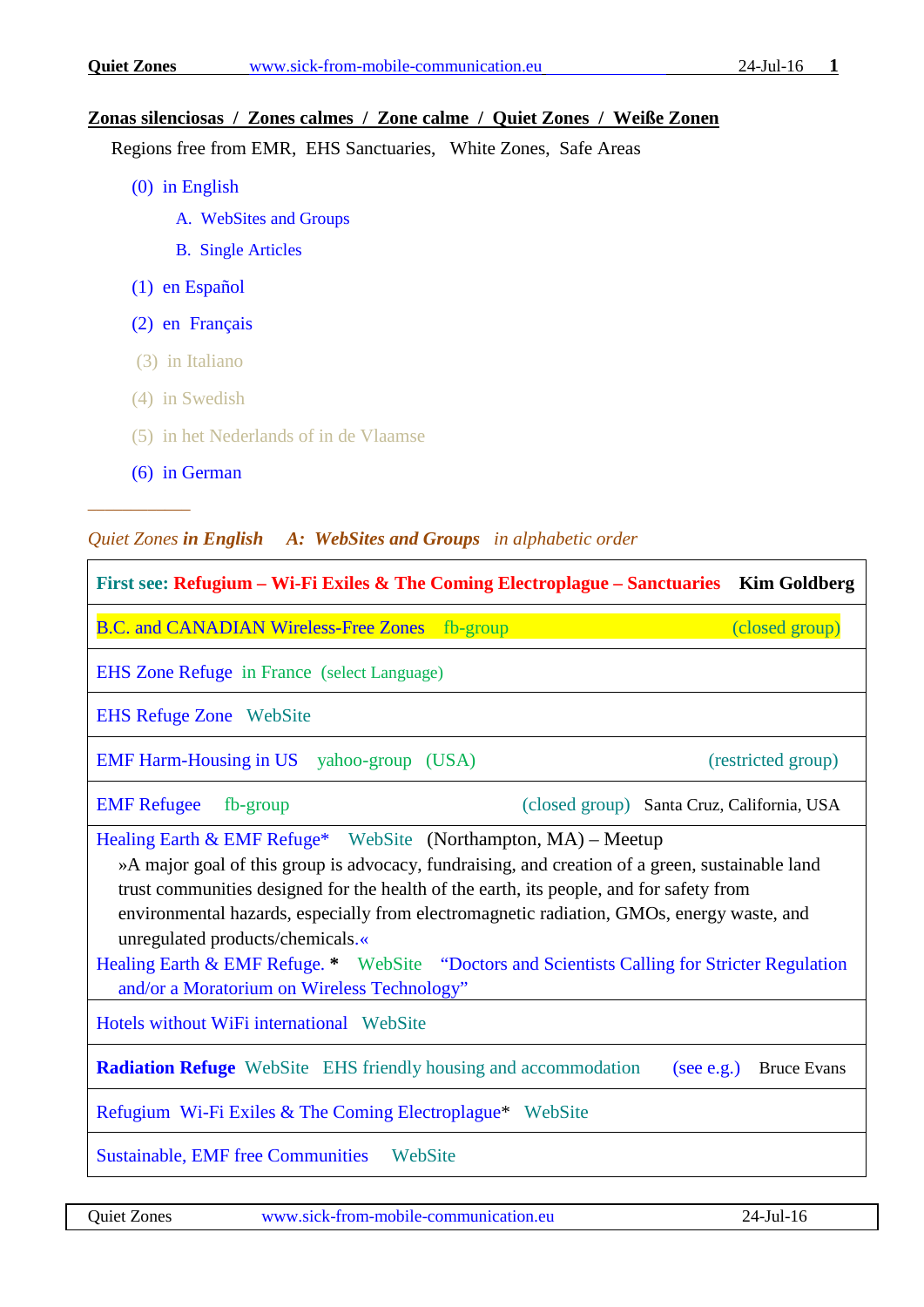| <b>Quiet Zones</b><br>www.sick-from-mobile-communication.eu | $24$ -Jul-16 |
|-------------------------------------------------------------|--------------|
|-------------------------------------------------------------|--------------|

| The EI Wellspring / Off-grid WebSite                                                                                                                                                                                                                               |
|--------------------------------------------------------------------------------------------------------------------------------------------------------------------------------------------------------------------------------------------------------------------|
| The GROW Dome EHS Project fb-group                                                                                                                                                                                                                                 |
| The Pishwanton Project WebSite<br>https://www.facebook.com/pishwantonwoodanthroposophygoetheanscienceandart<br>se post: 25 August : "Something worth thinking about it!"<br>#radiation #electrosmog #electropollution #electrosensitivity #electrohypersensitivity |

[Wireless Free Living Communities](https://www.facebook.com/groups/571481532909496/) fb-group (open group) (open group)

## <span id="page-1-0"></span>*Quiet Zones in English B: Single Articles in chronological order*

| "Costilla County Criminalizes 'Off Grid' Living"                                                                                                                                                                                                                                                                                                                      | amtymedia      | 27Sep2015                    |
|-----------------------------------------------------------------------------------------------------------------------------------------------------------------------------------------------------------------------------------------------------------------------------------------------------------------------------------------------------------------------|----------------|------------------------------|
| Low-EMF EHS Retreats, STAFFORDSHIRE - Beacon Bank Farm, B&B                                                                                                                                                                                                                                                                                                           |                |                              |
| ES Compatible House for Sale in Santa Fe, NM<br>Contact Arthur Firstenberg for more details at (505) 471-0129.                                                                                                                                                                                                                                                        |                | 02Sept2015                   |
| "Enjoy the good life as a guest of Prince Charles as you holiday in rural Romania for the ultimate<br>digital detox break" »The Prince of Wales bought a farmhouse in Transylvania six years ago<br>The remote lodging has no TV, mobile phone coverage or wi-fi Farmers scythe fields by hand and<br>horses and carts trundle along.«<br>dailymail.co.uk $29Aug2015$ |                |                              |
| "Canada Bans Off-Grid Living (And It's Happening In The U.S., Too)"*<br>"It's my house': N.S. woman fights to live off the grid"                                                                                                                                                                                                                                      | offthegridnews | 5Aug2015<br>CTVNews 1Aug2015 |
| Kenneth Svensson (on fb) offers a refuge in Sweden: rmblfish@gmail.com                                                                                                                                                                                                                                                                                                |                | Sweden 24Jul2015             |
| EHS Health Retreat in Horsefly BC, July 24-27, 2015<br>Email                                                                                                                                                                                                                                                                                                          |                | 24-27.Jul2015                |
| "In the middle of nowhere, a Promised Land"                                                                                                                                                                                                                                                                                                                           |                | Arizona $23.1 \mu 12015$     |

**State of NewYork:** »Looking for a few electrically sensitive people for a months stay on a Pa- (near NYS)- large, out of the way farmhouse-. Need a car, and maybe do chores- some cost- only singles- not couples/children. RESPONSIBLE= EMAIL ME: [sandyows@aol.com.](mailto:sandyows@aol.com) One month, maybe longer …«

»We also need 2 or 3 others for another refuge on 36 acres- that will be shared with a few others- this is a huge refuge project where - a few will be buying the 9+ exquisite bedroom house - off the grid- each will invest about 75k to 100k- and have their own room and shared grounds with a few others. The property is in upstate NY, near the Catskills- high up on a secluded mountain top- We also are hoping to have a medical clinic on the grounds- and we're speaking to some potential physicians. We will also accept reservations for those who need to recuperate from wireless. I will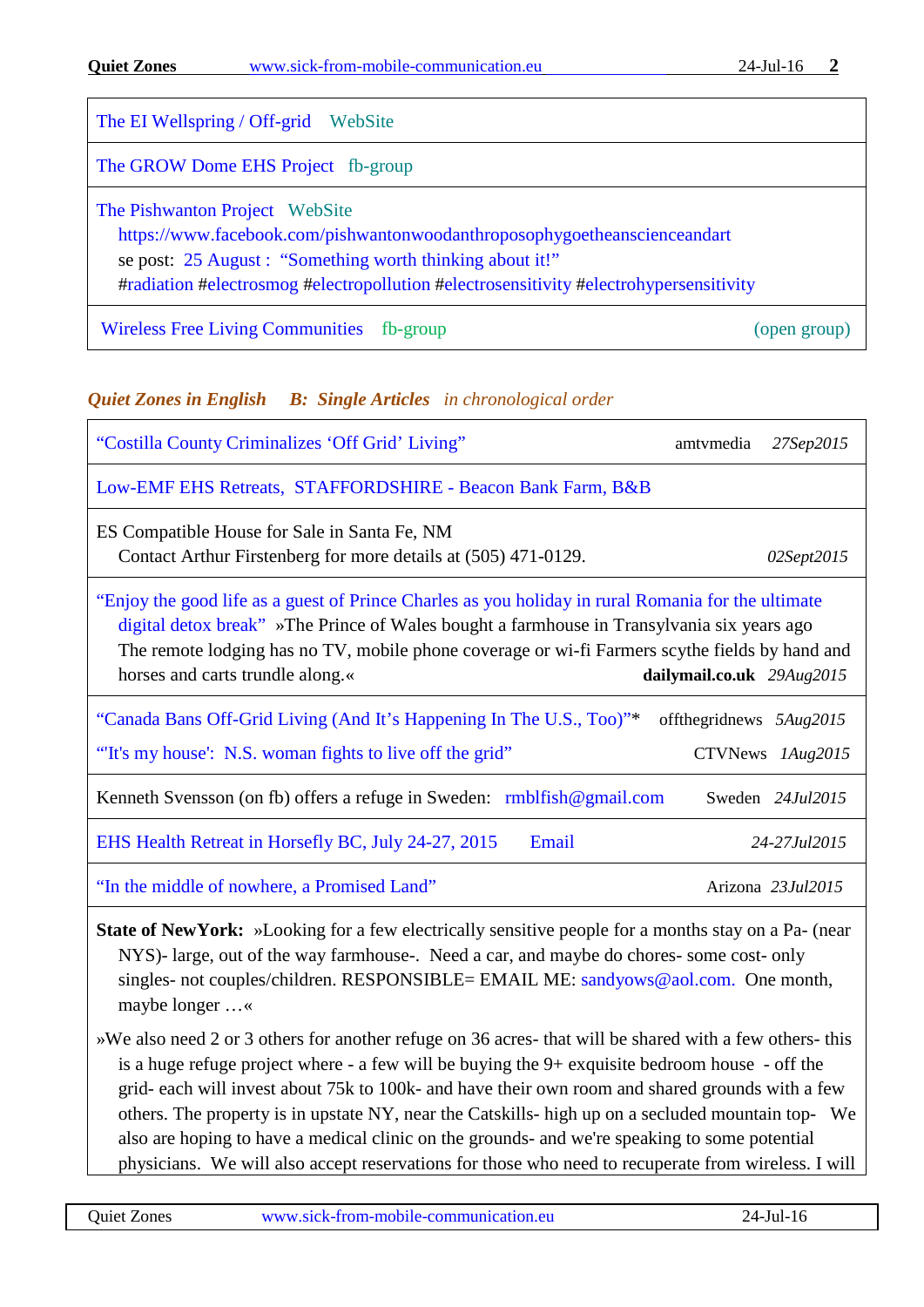| www.sick-from-mobile-communication.eu<br><b>Quiet Zones</b>                                                                                                                                                                                                                                                                                                                                                                                                                                                                                                                                                                                                                                                                                                                                                                                                                                                                                                                                                                                                                                                                                                                                                                                                                                                                                                                                                                                                                                                       | $24$ -Jul-16<br>$\overline{\mathbf{3}}$ |
|-------------------------------------------------------------------------------------------------------------------------------------------------------------------------------------------------------------------------------------------------------------------------------------------------------------------------------------------------------------------------------------------------------------------------------------------------------------------------------------------------------------------------------------------------------------------------------------------------------------------------------------------------------------------------------------------------------------------------------------------------------------------------------------------------------------------------------------------------------------------------------------------------------------------------------------------------------------------------------------------------------------------------------------------------------------------------------------------------------------------------------------------------------------------------------------------------------------------------------------------------------------------------------------------------------------------------------------------------------------------------------------------------------------------------------------------------------------------------------------------------------------------|-----------------------------------------|
| Inquires: sandyows@aol.com<br>be there to manage the facility.«                                                                                                                                                                                                                                                                                                                                                                                                                                                                                                                                                                                                                                                                                                                                                                                                                                                                                                                                                                                                                                                                                                                                                                                                                                                                                                                                                                                                                                                   | Sandy Fields 21Jul2015                  |
| "Electrosensitivity: Finding France's last coverage-free zones"<br>Video                                                                                                                                                                                                                                                                                                                                                                                                                                                                                                                                                                                                                                                                                                                                                                                                                                                                                                                                                                                                                                                                                                                                                                                                                                                                                                                                                                                                                                          | 16Jul2015                               |
| "Retired Electronics Professor Wants To Create Wi-Fi Free Refuge"                                                                                                                                                                                                                                                                                                                                                                                                                                                                                                                                                                                                                                                                                                                                                                                                                                                                                                                                                                                                                                                                                                                                                                                                                                                                                                                                                                                                                                                 | 9Jul2015                                |
| Grasslands National Park / Parc national des Prairies "This might be a refuge for some people<br>during some seasons. Or even if travelling through Canada.<br>Thank you for your interest in visiting Grasslands National Park. We do have wifi at the visitor<br>centre in Val Marie, but there is no wifi service within the park itself. The cell phone service is<br>quite limited there as well. When it comes to getting away from wifi, Grasslands is the place to be!<br>Our campground has 24 sites, 4 are electric. It is a self registration system, you just choose a site<br>and fill out your information on the permits and submit them in the locked boxes.<br>We also allow back country camping anywhere in the park, we just ask that you hike at least 1 km<br>off the marked trails so as not to have your campsite interrupted by other hikers and likewise. As<br>of right now, there are fire restrictions in effect, so there is no use of camp stoves in the back<br>country at this time. The campground has firepits that you may use if needed for cooking. We also<br>have a bbq for use at the campground as well.<br>If you have any other questions, please feel free to email or phone us at the Visitor Centre at 306-<br>298-2257. Grasslands National Park / Parc national des Prairies, P.O. Box 150/ C.P. 150,<br>Val Marie, SK, SON 2T0, Telephone   Téléphone 306-298-2257<br>www.pc.gc.ca/grasslands   www.pc.gc.ca/prairies"<br>Jennifer Berg Cpdt-ka on fb 03Jul2015 |                                         |
| Green Bank, Pocahontas County in West Virginia, within the National Radio Quiet Zone                                                                                                                                                                                                                                                                                                                                                                                                                                                                                                                                                                                                                                                                                                                                                                                                                                                                                                                                                                                                                                                                                                                                                                                                                                                                                                                                                                                                                              |                                         |
| (see also Google) (vease Green Bank en Español)                                                                                                                                                                                                                                                                                                                                                                                                                                                                                                                                                                                                                                                                                                                                                                                                                                                                                                                                                                                                                                                                                                                                                                                                                                                                                                                                                                                                                                                                   |                                         |
| "This Town Lies Inside The National Radio Quiet Zone, Where Wireless Signals Are Illegal"<br>canyouactually.com/                                                                                                                                                                                                                                                                                                                                                                                                                                                                                                                                                                                                                                                                                                                                                                                                                                                                                                                                                                                                                                                                                                                                                                                                                                                                                                                                                                                                  | 4Mar2015                                |
| "Life in the Quiet Zone: West Virginia Town Avoids Electronics for Science"<br>news.nationalgeographic.com                                                                                                                                                                                                                                                                                                                                                                                                                                                                                                                                                                                                                                                                                                                                                                                                                                                                                                                                                                                                                                                                                                                                                                                                                                                                                                                                                                                                        | 11Oct2014                               |
| "Refugees of the Modern World"<br>slate.com                                                                                                                                                                                                                                                                                                                                                                                                                                                                                                                                                                                                                                                                                                                                                                                                                                                                                                                                                                                                                                                                                                                                                                                                                                                                                                                                                                                                                                                                       | 12Apr2013                               |
| VIDEO: Woman Allergic To Electromagnetic Radiation Is Forced to Seek Refuge BBC 11Feb2013                                                                                                                                                                                                                                                                                                                                                                                                                                                                                                                                                                                                                                                                                                                                                                                                                                                                                                                                                                                                                                                                                                                                                                                                                                                                                                                                                                                                                         |                                         |

<span id="page-2-0"></span>**»Low/No EMF House available on Hornby Island** »for rent or share with owner. To book, please contact Judy Cross directly. Email: [255cross@telus.net,](mailto:255cross@telus.net) Phone 604 255 7551. This is what Judy said to me in an email, where she asked me to help her spread the word to the EHS community about the house she has available for rent/share on Hornby: "I fought to save the mechanical meter and there is no wi-fi in the house. People have to step outside to get a cell signal. 3 bedrooms, outdoor privy, washer dryer, wood heat with electric back-up, electric cook stove." Contact Judy for more info, including any questions about price.« [fb Kim Goldberg](https://www.facebook.com/kim.goldberg.71?fref=ts) 28Jun2015

["Caffe Ibis ditches wi-fi, embraces emerging trend"](http://news.hjnews.com/allaccess/caffe-ibis-ditches-wi-fi-embraces-emerging-trend/article_87f3ce84-2f40-5c89-9399-a6a641c66c5e.html) Herald Journal 23Jun2015

..Desperately seeking white zone" The survival of EHS sufferers in a world which is increasingly exposed to

Quiet Zones [www.sick-from-mobile-communication.eu](http://www.sick-from-mobile-communication.eu/) 24-Jul-16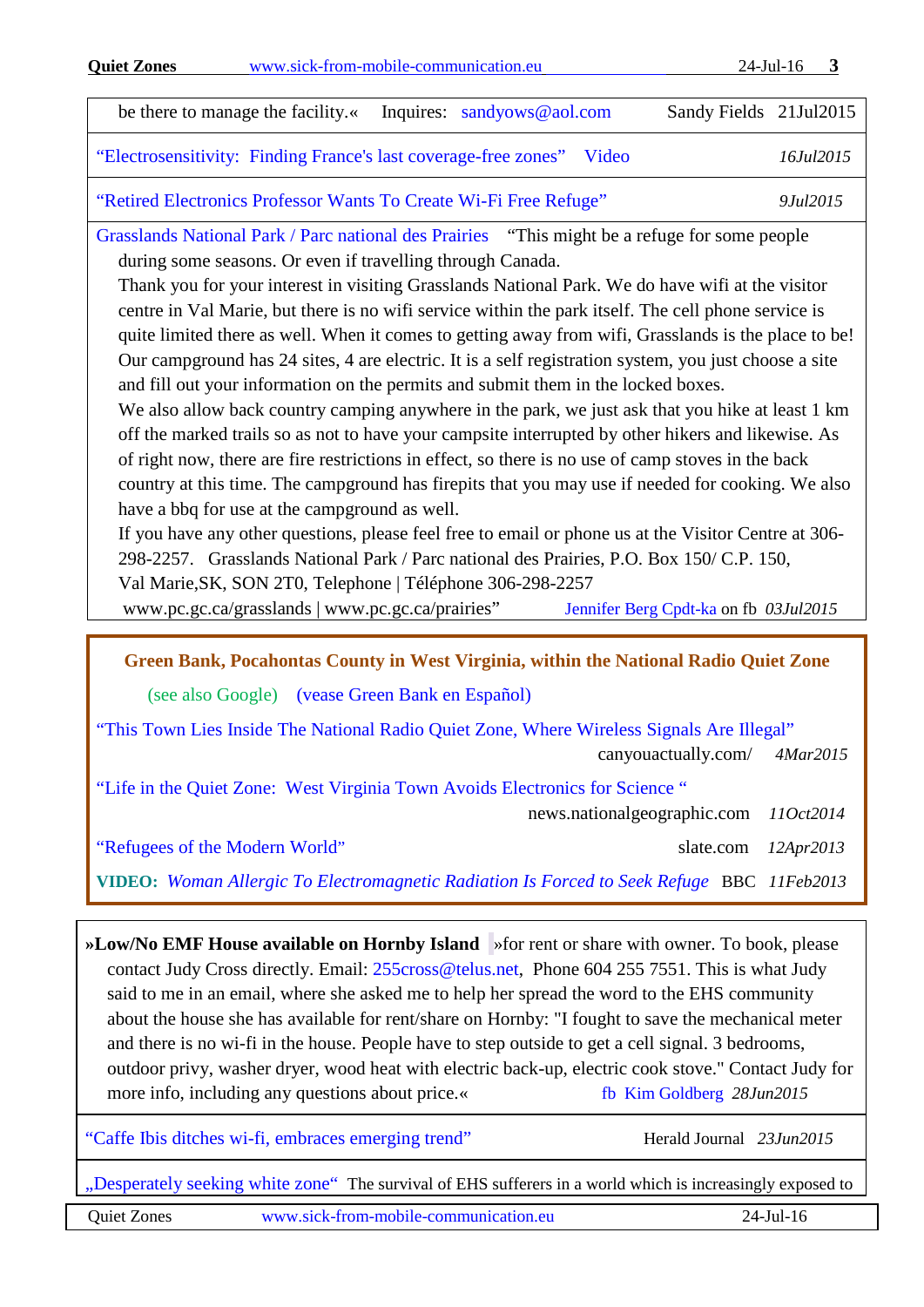| www.sick-from-mobile-communication.eu<br><b>Quiet Zones</b>                                                                           | $24$ -Jul-16                               |  |
|---------------------------------------------------------------------------------------------------------------------------------------|--------------------------------------------|--|
| electromagnetic waves from mobile phone technology                                                                                    | a film by Marc Khanne Mai2015              |  |
| "Seattle's First EMF-Reduced Homes Debut in the Central District"                                                                     | capitolhillseattle 30Mar2015               |  |
| "Inside the 'quiet zone', home to electrosensitives"                                                                                  | (Australia)<br>10Mar2015<br>abc.net.au/    |  |
| "French village in 'Asterix-style battle' to be mobile network-free zone" telegraph.co.uk 24Jan2014                                   |                                            |  |
| "Creation of the first EHS Refuge Zone in Italy within the Vena del Gesso Regional Park"<br>(commentary JFH: $\leq 100 \mu W/m^2$ ??) |                                            |  |
| "Jody Watkins forced exile"                                                                                                           | Bruce Evans, radiation refuge <i>date?</i> |  |

<span id="page-3-0"></span>*Zonas silenciosas en Español*

["Un pueblo sin ondas: así es la vida sin conexión WiFi y sin móviles"](http://m.xataka.com/medicina-y-salud/un-pueblo-sin-ondas-asi-es-la-vida-sin-conexion-wifi-y-sin-moviles) xataca 31Aug2015

<span id="page-3-2"></span>"Green Bank: [El refugio de los afectados por hipersensibilidad electromagnética"](http://actualidad.rt.com/sociedad/view/122095-eeuu-refugiar-senales-electromagneticas) *11Mar2014* »El pueblo estadounidense de Green Bank se ha convertido en un refugio para la gente que padece de alergia a las ondas electromagnéticas ya que es el único lugar donde se pueden evitar las radiaciones causadas por los sistemas de comunicación.« [\(vease tambien\)](http://www.wavesguard.es/blog/blog/west-virginia-refugio-de-afectados-por-hipersensibilidad-electromagnetica/) [\(vease tambien\)](http://programacontactoconlacreacion.blogspot.com.es/2014/03/un-paraiso-sin-ondas-electromagneticas.html) [\(en Inglés\)](#page-2-0)

<span id="page-3-1"></span>*Quiet Zones en Français*

**WebSite:** [EHS Zone Refuge](http://www.next-up.org/Newsoftheworld/EHS_Zone_Refuge.php) [\(select English Version\)](http://www.next-up.org/Newsoftheworld/EHS_Refuge_Zone.php#1)

| "Des électrosensibles occupent un bâtiment"<br>"Hautes-Alpes : Des "électro-hypersensibles" occupent un bâtiment désaffecté" france3 11Sep2015                                                                                                                                                                                                                      |                                | lefigaro.fr $11$ Sep2015 |  |
|---------------------------------------------------------------------------------------------------------------------------------------------------------------------------------------------------------------------------------------------------------------------------------------------------------------------------------------------------------------------|--------------------------------|--------------------------|--|
| "Marine Richard: »Il faut créer des zones blanches«"                                                                                                                                                                                                                                                                                                                | La Dépèche 27Aug2015           |                          |  |
| "Cherche zone blanche désespérément" (Documentaire Complet)<br>10Aug2015<br>France 5<br>Résumé: »Entre micro-ondes et téléphonie mobile, de plus en plus de personnes sont atteintes<br>d'intolérance aux champs électromagnétiques artificiels. Ils sont écrivain, ingénieur, éducatrice,<br>collégien ou retraité et tous souffrent de migraines ou d'insomnies.« |                                |                          |  |
| "Cherche zone blanche désespérément"<br>»La survie des personnes électro-hypersensibles dans un monde de plus en plus exposé aux ondes<br>électromagnétiques de la téléphonie mobile.«                                                                                                                                                                              | un Film de Marc Khanne May2015 |                          |  |
| "Des cafés sans Wi-Fi"                                                                                                                                                                                                                                                                                                                                              | 24 Heures 27 Jul 2015          |                          |  |
| "Il faut créer une zone refuge pour les électrosensibles"<br>Michèle Rivasi, Paris Match 12Feb2015                                                                                                                                                                                                                                                                  |                                |                          |  |
| "A Zurich, le premier refuge européen pour électrosensibles"*                                                                                                                                                                                                                                                                                                       | Le Monde (Fr) $12Aug2014$      |                          |  |
| "Ondes : une commune des Hautes-Alpes veut créer la première zone blanche de France"*                                                                                                                                                                                                                                                                               |                                |                          |  |

Quiet Zones [www.sick-from-mobile-communication.eu](http://www.sick-from-mobile-communication.eu/) 24-Jul-16